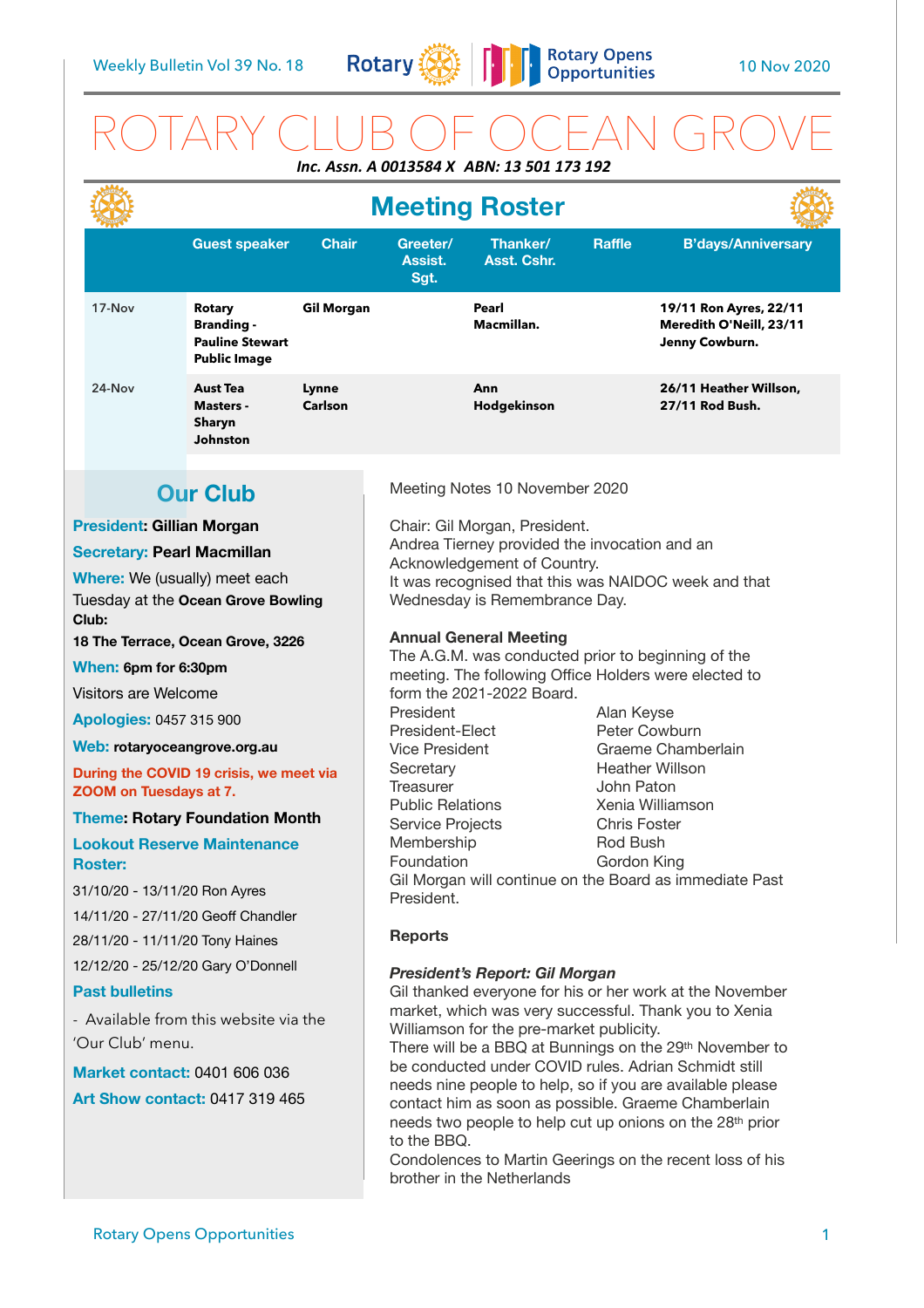## Members: Coming Events:

#### Saying of the week ….

It does not matter how slowly you go as long as you do not stop.

……………………………………………

#### Humour ….

I just bought my my husband a 'Get well soon card'. He's not sick…I just think he could be better.

### Links ……

[Rotary International](https://www.rotary.org): [www.rotary.org](http://www.rotary.org)

[Rotary District 9780](http://rotary9780.org):

[www.rotary9780.org](http://www.rotary9780.org)

[Footy Tipping](http://www.footytips.com.au) [www.footytips.com.au](http://www.footytips.com.au)

# Please remember:

• APOLOGIES ARE NECESSARY! IF YOU ARE UNABLE TO ATTEND A MEETING. THOSE WHO DO NOT CONFORM WILL BE SENT A BILL, AS THE CLUB HAS TO PAY IF NO APOLOGY IS REGISTERED.

Welcome back to Jenny Wright.

No information is available from the Bowling Club as to a possible starting date for meetings. Current regulations allow for four rooms limited to 10 people each, which is unsuitable for our needs. We must await further relaxation of restrictions before normal meetings can commence.

*Andrea Tierney* advised that \$1,200 was raised for the Club from the wine sales. Invoices have been sent out. She said that she had completed the Rotary Leadership Course and it was highly recommended.

*Adrian Schmidt* advised that 106 sites had already been pre-paid for the December Market, and they were running out of space.

#### **Trivia Night Quiz: Heather Willson Quizmaster.**

A somewhat challenging set of questions was delivered. The maximum score possible was 94. The winners on the night were:

Martin Geerings 72 Gil Morgan 64 Chris Foster 60 Adrian Schmidt 59

Heather was thanked for her work in organising this Quiz.

Raffles were drawn with the winners being: Victor Harnath, John Calnin.

**Melb Cup Sweep:** Congratulations to Heather Willson, Peter Hawthorn and Gary O'Donnell - first, second & third in our sweep.

#### This is really confusing!!